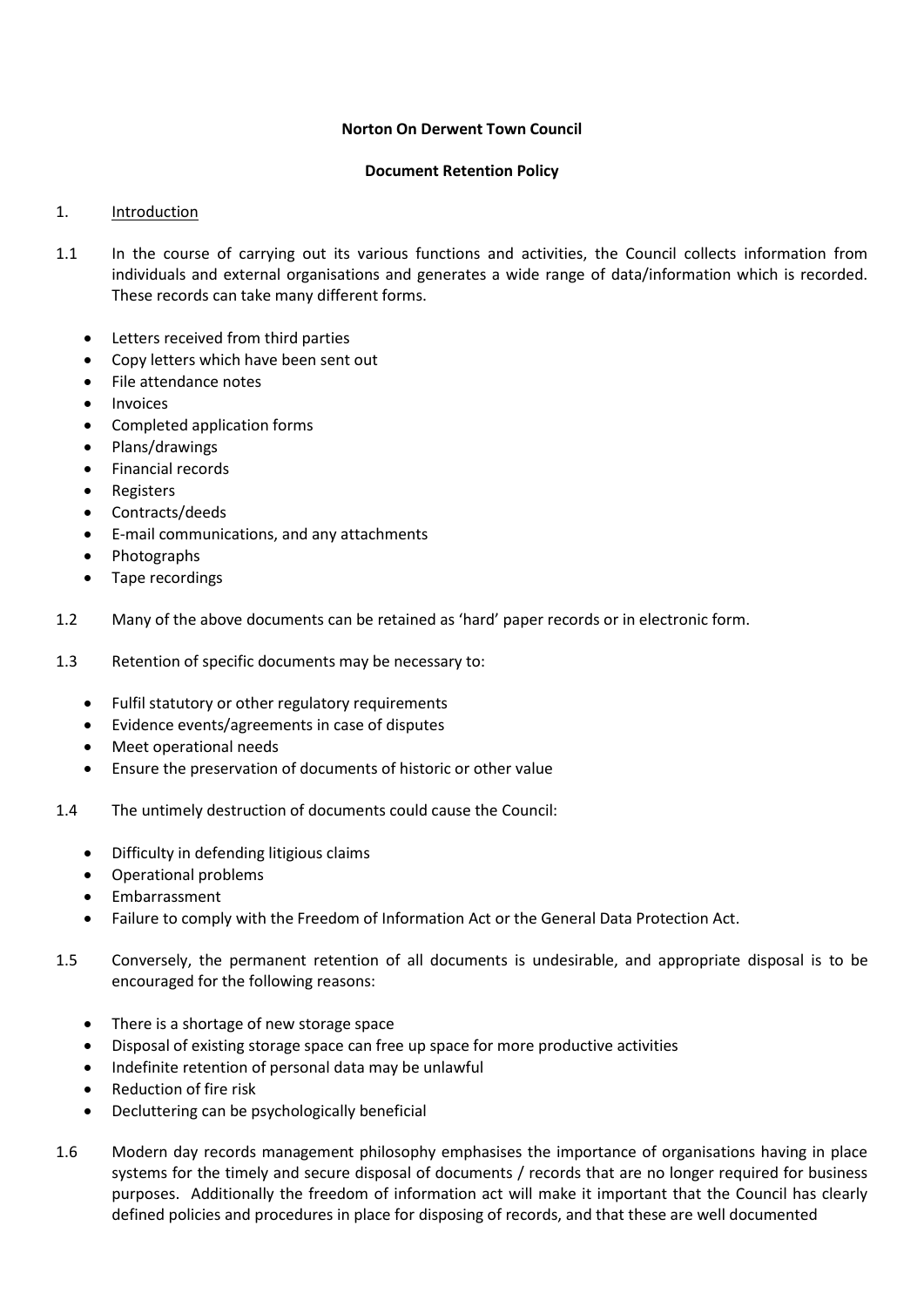### 2. Scope and Purpose

- 2.1 The purpose of this policy is to provide a corporate policy framework to govern decisions on whether a particular document (or set of documents) should either be:
	- $\bullet$  Retained in what format and for what period, or
	- $\bullet$  Disposed of if so when and by what method
- 3. Retention Period & Reasons
- 3.1 The retention periods for the different types of documentation and information held is set out in the table below, also the reason for retention given therein
- 3.2 In the event a decision is taken to dispose of a particular document or set of documents in accordance with the table below, consideration should be given to the method of disposal as set out below:

## 4. Method of Disposal

- 4.1 Disposal can be achieved by a range of processes:
	- Confidential waste i.e. making available for collection by a designated refuse collection service.
	- Physical destruction on site  $-$  i.e. shredding paper records
	- Deletion where computer files are concerned
	- Migration of document to external body

#### **Retention of documents table for Norton on Derwent Town Council**

| <b>Document</b>                                            | <b>Minimum Retention Period</b> | Reason                                        |
|------------------------------------------------------------|---------------------------------|-----------------------------------------------|
| Minute books                                               | Indefinite                      | Archive                                       |
| Scale of fees and charges                                  | 6 years                         | Management                                    |
| Receipt and payment account(s)                             | Indefinite                      | Archive                                       |
| Receipt books of all kinds                                 | 6 years                         | <b>VAT</b>                                    |
| Bank statements, including deposit<br>and savings accounts | Last completed audit year       | Audit                                         |
| Bank paying in books                                       | Last completed audit year       | Audit                                         |
| Cheque book stubs                                          | Last completed audit year       | Audit                                         |
| <b>Quotations and Tenders</b>                              | 6 years                         | Limitation Act 1980 (as amended)              |
| Paid invoices                                              | 6 years                         | <b>VAT</b>                                    |
| Paid cheques                                               | 6 years                         | Limitation Act 1980 (as amended)              |
| VAT records                                                | 6 years                         | <b>VAT</b>                                    |
| Petty cash, postage and telephone<br>books                 | 6 years                         | Tax, VAT, Limitation Act 1980 (as<br>amended) |
| <b>Timesheets</b>                                          | Last completed audit year       | Audit                                         |
| Wages books                                                | 12 years                        | Superannuation                                |
| Insurance policies                                         | While valid                     | Management                                    |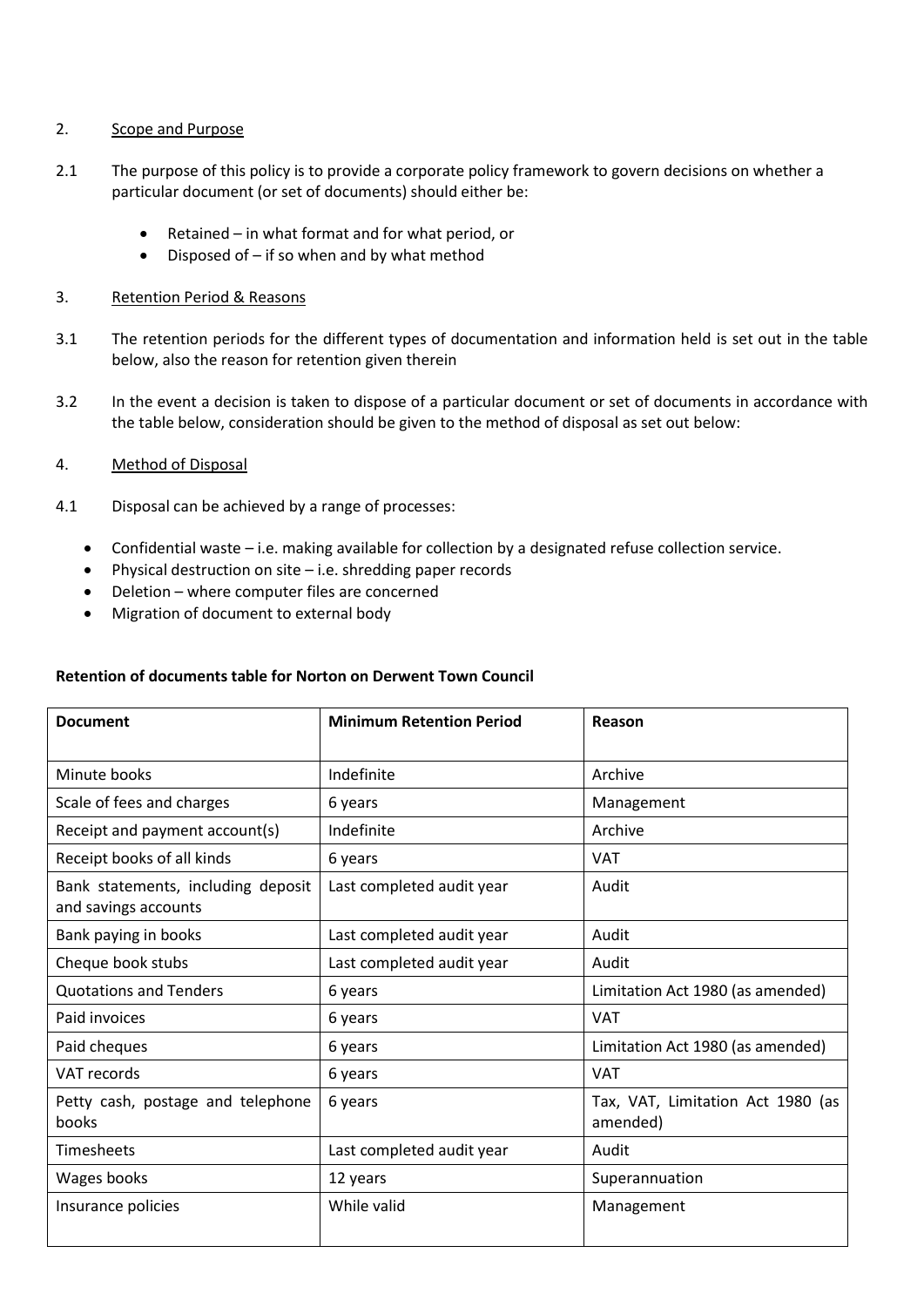| Certificates for Insurance against<br>liability for employees       | 40 years from the date on which<br>insurance commenced<br><b>or</b><br>was<br>renewed                   | Employer's<br>The<br>Liability<br>Insurance)<br>(Compulsory<br>Regulations<br>1998<br>$2753)$ ,<br>(SI)<br>Management |  |
|---------------------------------------------------------------------|---------------------------------------------------------------------------------------------------------|-----------------------------------------------------------------------------------------------------------------------|--|
| Investments                                                         | Indefinite                                                                                              | Audit, Management                                                                                                     |  |
| Title deeds,<br>leases, agreements,<br>contracts                    | Indefinite                                                                                              | Audit, Management                                                                                                     |  |
| Members allowances register                                         | 6 years                                                                                                 | Limitation<br>Tax,<br>1980<br>Act<br>(as<br>amended)                                                                  |  |
| For Recreation Grounds, Halls &<br><b>Centres</b>                   |                                                                                                         |                                                                                                                       |  |
| Application to hire                                                 | 6 years                                                                                                 | <b>VAT</b>                                                                                                            |  |
| Lettings diaries                                                    | 6 years                                                                                                 | <b>VAT</b>                                                                                                            |  |
| Copies of bills to hires                                            | 6 years                                                                                                 | <b>VAT</b>                                                                                                            |  |
| Record of tickets issued                                            | 6 years                                                                                                 | <b>VAT</b>                                                                                                            |  |
| <b>For Allotments</b>                                               |                                                                                                         |                                                                                                                       |  |
| <b>Register and Plans</b>                                           | Indefinite                                                                                              | Audit, Management                                                                                                     |  |
| <b>For Burial Grounds</b>                                           |                                                                                                         |                                                                                                                       |  |
| Register of fees collected                                          | Indefinite                                                                                              | Authorities<br>Archives,<br>Local<br>Cemeteries Order 1977 (SI. 204)                                                  |  |
| Register of burials                                                 | Indefinite                                                                                              | Archives, LACO 1977 as above                                                                                          |  |
| Register of purchased graves                                        | Indefinite                                                                                              | Archives, LACO 1977 as above                                                                                          |  |
| Register / plan of grave spaces                                     | Indefinite                                                                                              | Archives, LACO 1977 as above                                                                                          |  |
| Register of memorials                                               | Indefinite                                                                                              | Archives, LACO 1977 as above                                                                                          |  |
| Applications for interment                                          | Indefinite                                                                                              | Archives, LACO 1977 as above                                                                                          |  |
| Applications<br>for<br>right to<br>erect<br>memorials               | Indefinite                                                                                              | Archives, LACO 1977 as above                                                                                          |  |
| Disposal certificates                                               | Indefinite                                                                                              | Archives, LACO 1977 as above                                                                                          |  |
| Copy certificates<br>of<br>of<br>grant<br>exclusive right of burial | Indefinite                                                                                              | Archives, LACO 1977 as above                                                                                          |  |
| <b>For Planning Documentation</b>                                   |                                                                                                         |                                                                                                                       |  |
| Planning<br>from<br>papers<br><b>District</b><br>Authority          | 10 years                                                                                                | To allow effluxion of time for<br>appeals, developments etc                                                           |  |
| Planning reference from planning<br>papers                          | Indefinite                                                                                              | To create permanent record                                                                                            |  |
| <b>Information from other bodies</b>                                |                                                                                                         |                                                                                                                       |  |
| County Associations, NALC, SLCC,<br>principal bodies                | Undefined                                                                                               | For as long as is useful and relevant                                                                                 |  |
| Magazines and Journals                                              | Undefined                                                                                               | For as long as is useful and relevant                                                                                 |  |
| <b>Staffing</b>                                                     |                                                                                                         |                                                                                                                       |  |
| Documentation relating to staff                                     | Not longer than is necessary for<br>the purpose it was held $-6$ months<br>if a claim / proceedings etc | To comply with the General Data<br><b>Protection Regulation</b>                                                       |  |
| Timesheets                                                          | Last completed audit year                                                                               | Audit                                                                                                                 |  |
| Wages and PAYE records                                              | 12 years                                                                                                | Superannuation / HMRC inspection                                                                                      |  |